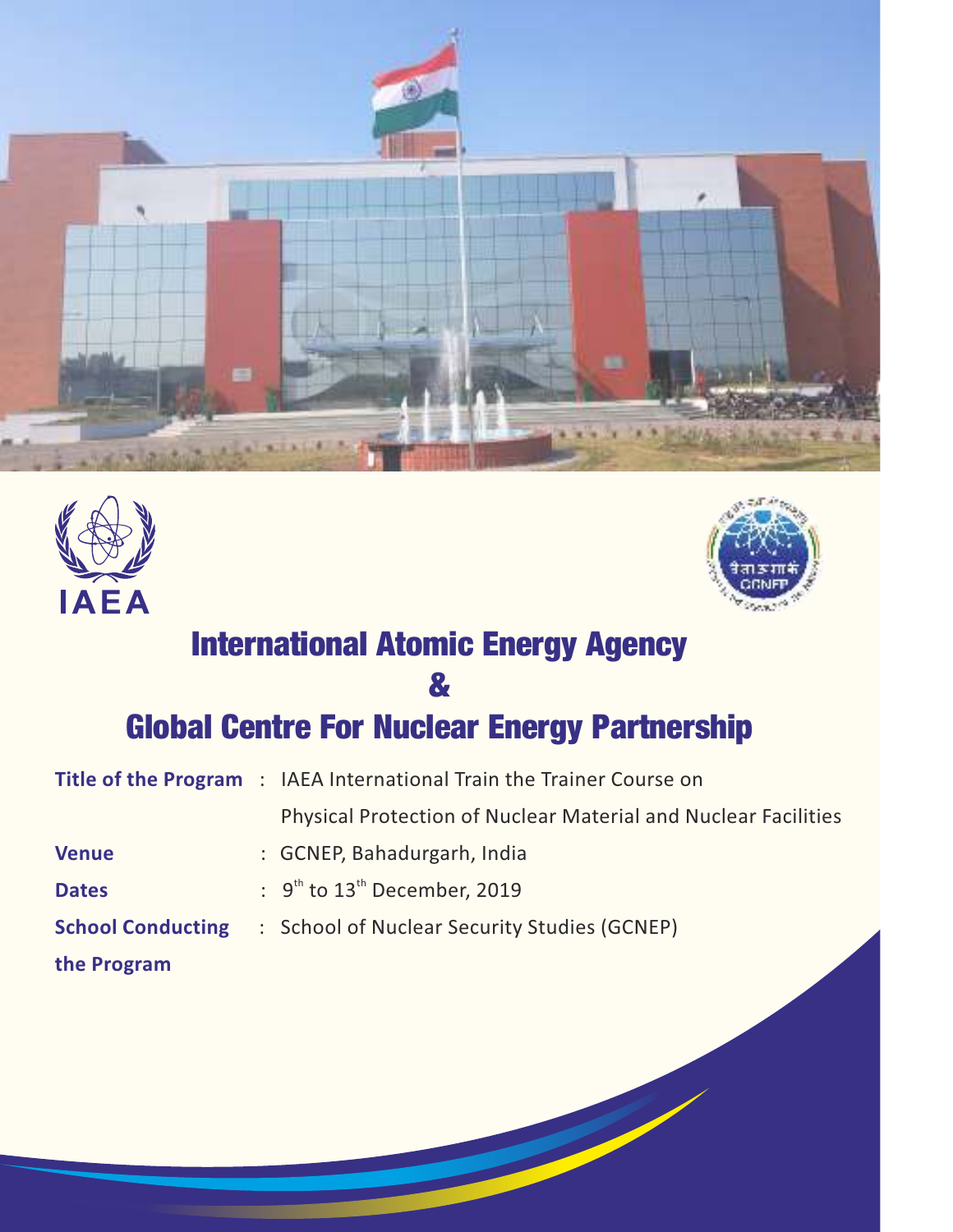#### IAEA International Train the Trainer Course on Physical Protection of Nuclear Material and Nuclear Facilities

### Day 1 (9<sup>th</sup> December 2019), Monday

| <b>Time</b>                                     | <b>Session</b>                                                       | <b>Speakers</b>      |  |
|-------------------------------------------------|----------------------------------------------------------------------|----------------------|--|
| 07:45                                           | <b>Depart Hotel</b>                                                  |                      |  |
| $09:00 - 10:00$                                 | Formal Opening, Introduction of participants, experts and organizers | <b>IAEA and Host</b> |  |
| $10:00 - 10:30$                                 | 1 - Introduction to IAEA PPNM Train the Trainer Course (12 slides)   | Shull                |  |
| $10:30 - 10:45$                                 | <b>Coffee Break</b>                                                  |                      |  |
| $10:45 - 11:15$                                 | 2 - Overview of Systematic Approach to Training (SAT) (15 slides)    | Kandalova            |  |
| $11:15 - 11:45$                                 | 3 - Learning Objectives (11 slides)                                  | Sinha                |  |
| $11:45 - 12:30$                                 | 4 - Learning Styles (16 slides)                                      | <b>Bultz</b>         |  |
| $12:30 - 13:30$                                 | Lunch                                                                |                      |  |
| $13:30 - 14:00$                                 | 5 - Training and Instruction Concepts (21 slides)                    | <b>Nielsen</b>       |  |
| $14:00 - 14:30$                                 | 6 - Selected Teaching Methods (16 slides                             | <b>Tsourounakis</b>  |  |
| $14:30 - 15:00$                                 | 7 - Session Presentation (27 slides)                                 | Ryan                 |  |
| $15:00 - 15:15$                                 | Coffee Break include group photo                                     |                      |  |
| $15:15 - 16:00$                                 | 8 - Presentation Skill (15 slides)                                   | Kumar                |  |
| $16:00 - 16:15$                                 | Review of the Day                                                    | Tsourounakis         |  |
| 16:15                                           | <b>Depart GCNEP</b>                                                  |                      |  |
| Day 2 (10 <sup>th</sup> December 2019), Tuesday |                                                                      |                      |  |
| 07:45                                           | <b>Depart Hotel</b>                                                  |                      |  |

| $09:00 - 09:15$ | Review of Previous Day                                                  | <b>Tsourounakis</b> |
|-----------------|-------------------------------------------------------------------------|---------------------|
| $09:15 - 09:45$ | <b>Host Presentation</b>                                                | Dr. Banerjee        |
| $09:45 - 10:15$ | 9 - Nuclear Security Terms and Definitions (19 slides)                  | Laddha              |
| $10:15 - 10:45$ | 10 - Intro to IAEA Division of Nuclear Security (39 slides)             | Shull               |
| $10:45 - 11:00$ | Coffee Break                                                            |                     |
|                 | 11:00 - 11:15 11 - Introduction of Working Groups Exercises (11 slides) | Ryan                |
| $11:15 - 12:30$ | 12 - Exercise 1 - PPNM Session Presentation                             | All Groups          |
|                 | Group 1-6 in break out rooms                                            |                     |
| $12:30 - 13:30$ | Lunch                                                                   |                     |
|                 | 13:30 - 14:15   12 - Exercise 1 (Cont.) - PPNM Session Presentation     | All Groups          |
| $14:15 - 14:30$ | Coffee Break                                                            |                     |
| $14:30 - 16:00$ | 13 - Presentation by Group 1 and 2 (45 minutes each) - Room 1           | Group $1/2$         |
|                 | 14 - Presentation by Group 3 and 4 (45 minutes each) - Room 2           | Group 3/4           |
| $16:00 - 16:15$ | 15 - Review of Presentations and discussion                             | Kandalova           |
| 16:15           | Depart GCNEP                                                            |                     |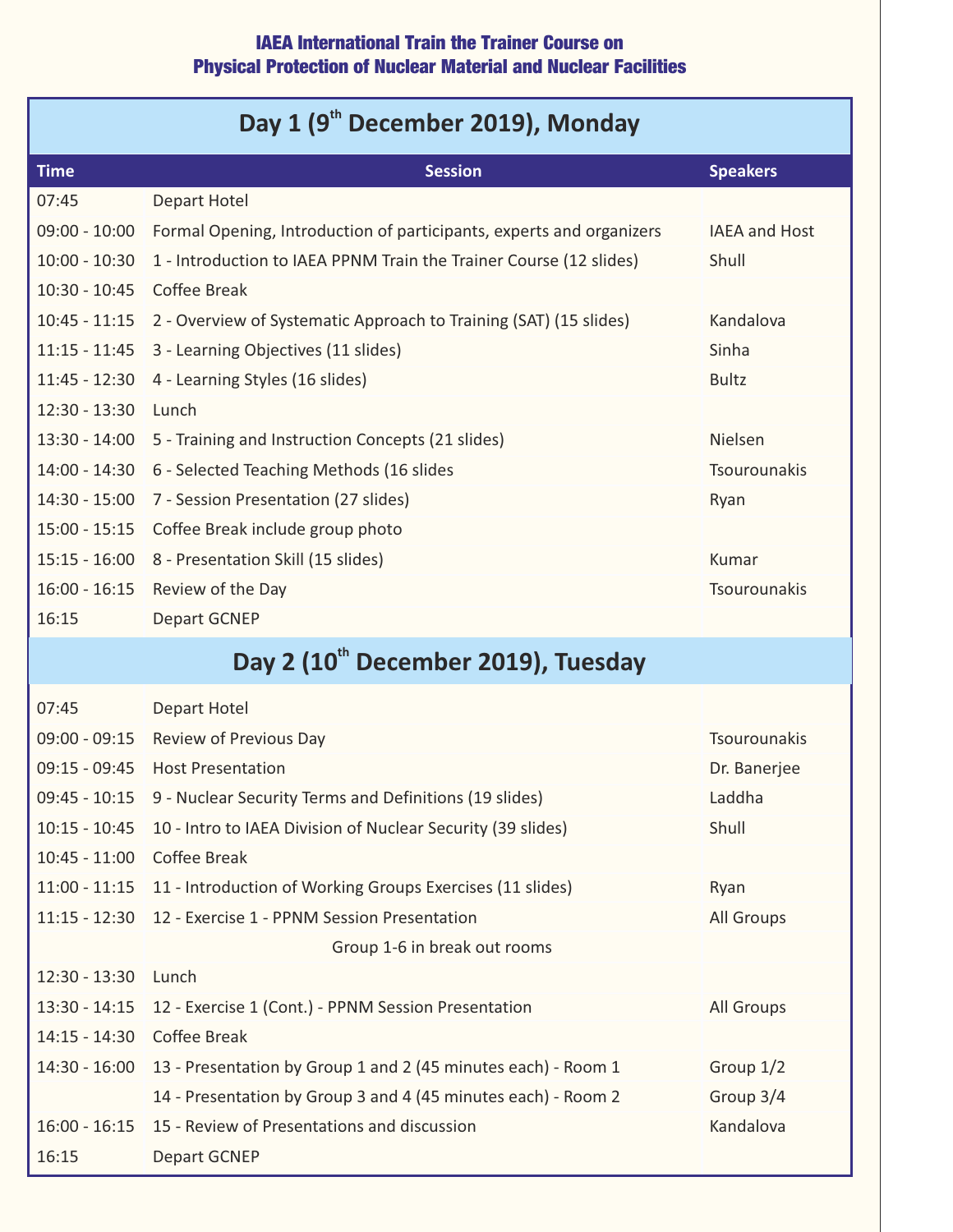#### IAEA International Train the Trainer Course on Physical Protection of Nuclear Material and Nuclear Facilities

## Day 3 (11<sup>th</sup> December 2019), Wednesday

| <b>Time</b>     | <b>Session</b>                                                                       | <b>Speakers</b>   |
|-----------------|--------------------------------------------------------------------------------------|-------------------|
| 07:45           | <b>Depart Hotel</b>                                                                  |                   |
| $09:00 - 09:15$ | Review of Previous Day                                                               | Kandalova         |
| $09:15 - 10:00$ | 16 A - Presentation by Group 5 - Room 1                                              | Group 5/6         |
|                 | 16 B - Presentation by Group 6 - Room 2                                              |                   |
| $10:00 - 10:30$ | 17 - Review of Presentations and discussion                                          | All               |
| $10:30 - 10:45$ | <b>Coffee Break</b>                                                                  |                   |
| $10:45 - 11:10$ | 18 - Session Plans (9 slides)                                                        | Kandalova         |
| $11:10 - 12:00$ | 19 - Exercise 2 - PPNM Session Plan Development                                      |                   |
| $12:00 - 13:00$ | Lunch                                                                                |                   |
|                 | 13:00 - 14:45 19 - Exercise 2 - PPNM Session Plan Development                        | <b>All Groups</b> |
| $14:45 - 15:00$ | <b>Coffee Break</b>                                                                  |                   |
| $15:00 - 16:00$ | 20 A - Groups 1, 2, 3 Presentations on "Session Plans" -                             |                   |
|                 | Room 1 (20 minutes each)                                                             | <b>All Groups</b> |
|                 | 20 B - Groups 4, 5, 6 Presentations on "Session Plans" -<br>Room 2 (20 minutes each) |                   |
| $16:00 - 16:15$ | Review of the Day                                                                    | Ryan              |
| 16:15           | <b>Depart GCNEP</b>                                                                  |                   |
|                 | Day 4 (12 <sup>th</sup> December 2019), Thursday                                     |                   |
|                 |                                                                                      |                   |
| 07:45           | <b>Depart Hotel</b>                                                                  |                   |
|                 | 09:00 - 09:15 Review of Previous Day                                                 | Ryan              |
|                 | 09:15 - 09:30 21 - Review of Presentations and discussion                            | All               |
| $09:30 - 10:15$ | 22 - Threat Definition (Revision of PPNM Session) (31 slides)                        | Tsourounakis      |
| $10:15 - 10:30$ | <b>Coffee Break</b>                                                                  |                   |
| $10:30 - 12:00$ | 23 - Exercise 3 - DBT Session and Session Plan                                       | All Groups        |
| $12:00 - 13:00$ | Lunch                                                                                |                   |
| $13:00 - 13:45$ | 23 - Exercise 3 DBT Session and Session Plan                                         | All Groups        |
| 13:45 - 14:30   | 24 A - Groups 1, 2, 3 Presentations on DBT Session and Session Plan - Room 1         |                   |
|                 | 24 B - Groups 4, 5, 6 Presentations on DBT Session and Session Plan - Room 2         | <b>All Groups</b> |
| 14:30 - 14:45   | <b>Coffee Break</b>                                                                  |                   |
| $14:45 - 15:00$ | 25 - Review of Presentations and discussion                                          | <b>IAEA - ALL</b> |
| $15:00 - 16:00$ | 26 - Exercise 4 - Prepare a NEW Training Course Exercise                             | All Groups        |
| $16:00 - 16:15$ | Review of the Day                                                                    | <b>Bultz</b>      |
| 16:15           | Depart GCNEP                                                                         |                   |